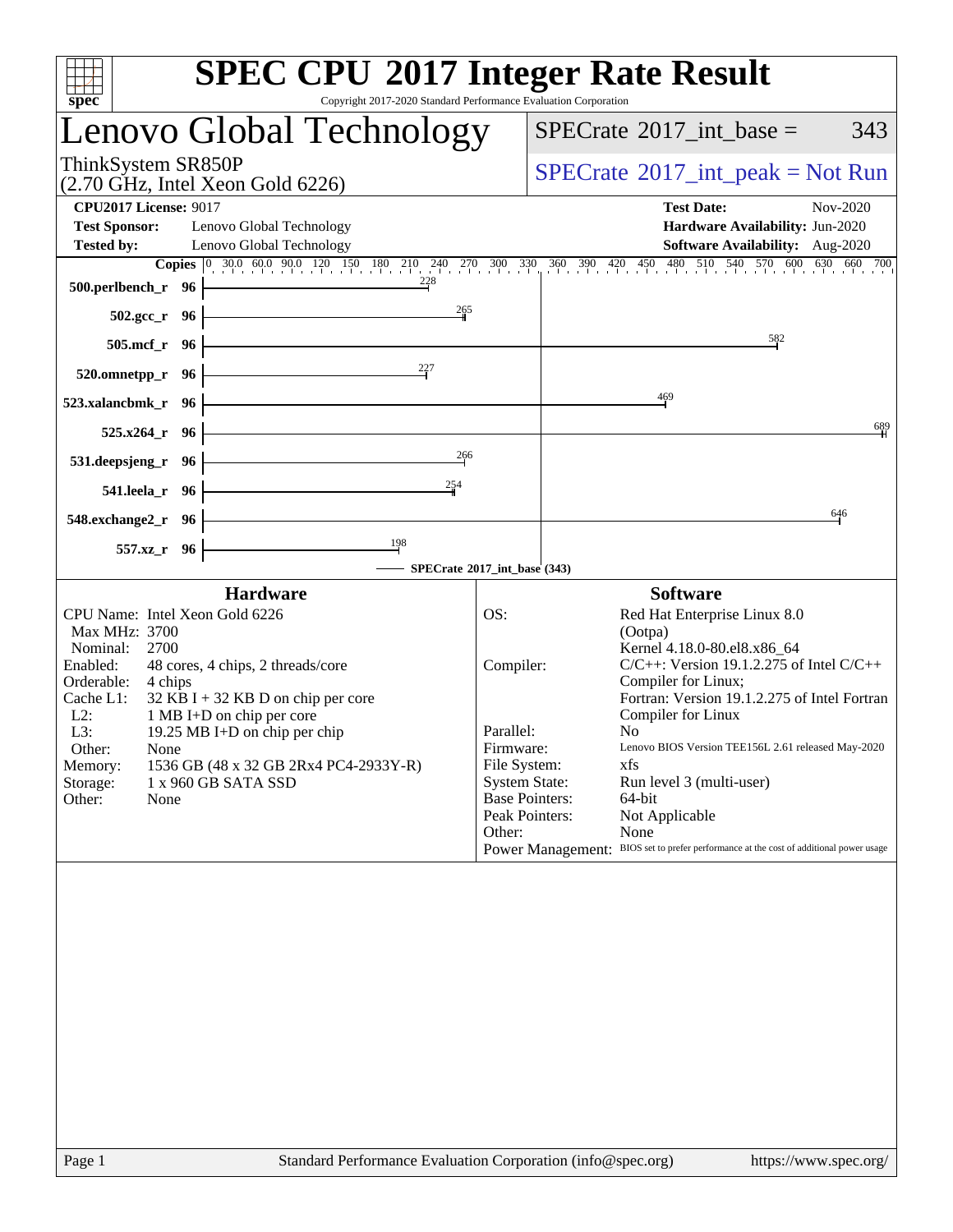

#### **[SPEC CPU](http://www.spec.org/auto/cpu2017/Docs/result-fields.html#SPECCPU2017IntegerRateResult)[2017 Integer Rate Result](http://www.spec.org/auto/cpu2017/Docs/result-fields.html#SPECCPU2017IntegerRateResult)** Copyright 2017-2020 Standard Performance Evaluation Corporation

### Lenovo Global Technology

(2.70 GHz, Intel Xeon Gold 6226)

ThinkSystem SR850P<br>  $(2.70 \text{ GHz. Intel Yes} \cdot \text{Cold } 6226)$  [SPECrate](http://www.spec.org/auto/cpu2017/Docs/result-fields.html#SPECrate2017intpeak)®[2017\\_int\\_peak = N](http://www.spec.org/auto/cpu2017/Docs/result-fields.html#SPECrate2017intpeak)ot Run [SPECrate](http://www.spec.org/auto/cpu2017/Docs/result-fields.html#SPECrate2017intbase)<sup>®</sup>2017 int base =  $343$ 

**[Test Sponsor:](http://www.spec.org/auto/cpu2017/Docs/result-fields.html#TestSponsor)** Lenovo Global Technology **[Hardware Availability:](http://www.spec.org/auto/cpu2017/Docs/result-fields.html#HardwareAvailability)** Jun-2020

**[CPU2017 License:](http://www.spec.org/auto/cpu2017/Docs/result-fields.html#CPU2017License)** 9017 **[Test Date:](http://www.spec.org/auto/cpu2017/Docs/result-fields.html#TestDate)** Nov-2020 **[Tested by:](http://www.spec.org/auto/cpu2017/Docs/result-fields.html#Testedby)** Lenovo Global Technology **[Software Availability:](http://www.spec.org/auto/cpu2017/Docs/result-fields.html#SoftwareAvailability)** Aug-2020

#### **[Results Table](http://www.spec.org/auto/cpu2017/Docs/result-fields.html#ResultsTable)**

|                                   | <b>Base</b>   |                |                |                |       | <b>Peak</b>    |            |               |                |              |                |              |                |              |
|-----------------------------------|---------------|----------------|----------------|----------------|-------|----------------|------------|---------------|----------------|--------------|----------------|--------------|----------------|--------------|
| <b>Benchmark</b>                  | <b>Copies</b> | <b>Seconds</b> | Ratio          | <b>Seconds</b> | Ratio | <b>Seconds</b> | Ratio      | <b>Copies</b> | <b>Seconds</b> | <b>Ratio</b> | <b>Seconds</b> | <b>Ratio</b> | <b>Seconds</b> | <b>Ratio</b> |
| 500.perlbench_r                   | 96            | 669            | 228            | 670            | 228   | 669            | 228        |               |                |              |                |              |                |              |
| $502.\text{gcc}_r$                | 96            | 515            | 264            | 511            | 266   | 512            | 265        |               |                |              |                |              |                |              |
| $505$ .mcf r                      | 96            | 266            | 582            | 267            | 582   | 266            | 583        |               |                |              |                |              |                |              |
| 520.omnetpp_r                     | 96            | 555            | 227            | 555            | 227   | 557            | 226        |               |                |              |                |              |                |              |
| 523.xalancbmk_r                   | 96            | 216            | 469            | 216            | 470   | 216            | 469        |               |                |              |                |              |                |              |
| 525.x264 r                        | 96            | 244            | 689            | 244            | 689   | 242            | 693        |               |                |              |                |              |                |              |
| 531.deepsjeng_r                   | 96            | 414            | 266            | 415            | 265   | 414            | 266        |               |                |              |                |              |                |              |
| 541.leela r                       | 96            | 628            | 253            | 625            | 254   | 623            | 255        |               |                |              |                |              |                |              |
| 548.exchange2_r                   | 96            | 390            | 646            | 389            | 646   | 390            | 645        |               |                |              |                |              |                |              |
| 557.xz r                          | 96            | 523            | 198            | 522            | 199   | 522            | <b>198</b> |               |                |              |                |              |                |              |
| $SPECrate^{\circ}2017$ int base = |               |                | 343            |                |       |                |            |               |                |              |                |              |                |              |
| $SPECrate^{\circ}2017$ int peak = |               |                | <b>Not Run</b> |                |       |                |            |               |                |              |                |              |                |              |

Results appear in the [order in which they were run](http://www.spec.org/auto/cpu2017/Docs/result-fields.html#RunOrder). Bold underlined text [indicates a median measurement](http://www.spec.org/auto/cpu2017/Docs/result-fields.html#Median).

#### **[Submit Notes](http://www.spec.org/auto/cpu2017/Docs/result-fields.html#SubmitNotes)**

 The numactl mechanism was used to bind copies to processors. The config file option 'submit' was used to generate numactl commands to bind each copy to a specific processor. For details, please see the config file.

#### **[Operating System Notes](http://www.spec.org/auto/cpu2017/Docs/result-fields.html#OperatingSystemNotes)**

Stack size set to unlimited using "ulimit -s unlimited"

#### **[Environment Variables Notes](http://www.spec.org/auto/cpu2017/Docs/result-fields.html#EnvironmentVariablesNotes)**

```
Environment variables set by runcpu before the start of the run:
LD_LIBRARY_PATH =
      "/home/cpu2017-1.1.0-ic19.1u2/lib/intel64:/home/cpu2017-1.1.0-ic19.1u2/l
      ib/ia32:/home/cpu2017-1.1.0-ic19.1u2/je5.0.1-32"
MALLOC_CONF = "retain:true"
```
#### **[General Notes](http://www.spec.org/auto/cpu2017/Docs/result-fields.html#GeneralNotes)**

 Binaries compiled on a system with 1x Intel Core i9-7980XE CPU + 64GB RAM memory using Redhat Enterprise Linux 8.0 Transparent Huge Pages enabled by default Prior to runcpu invocation Filesystem page cache synced and cleared with: sync; echo 3> /proc/sys/vm/drop\_caches

**(Continued on next page)**

| Page 2 | Standard Performance Evaluation Corporation (info@spec.org) | https://www.spec.org/ |
|--------|-------------------------------------------------------------|-----------------------|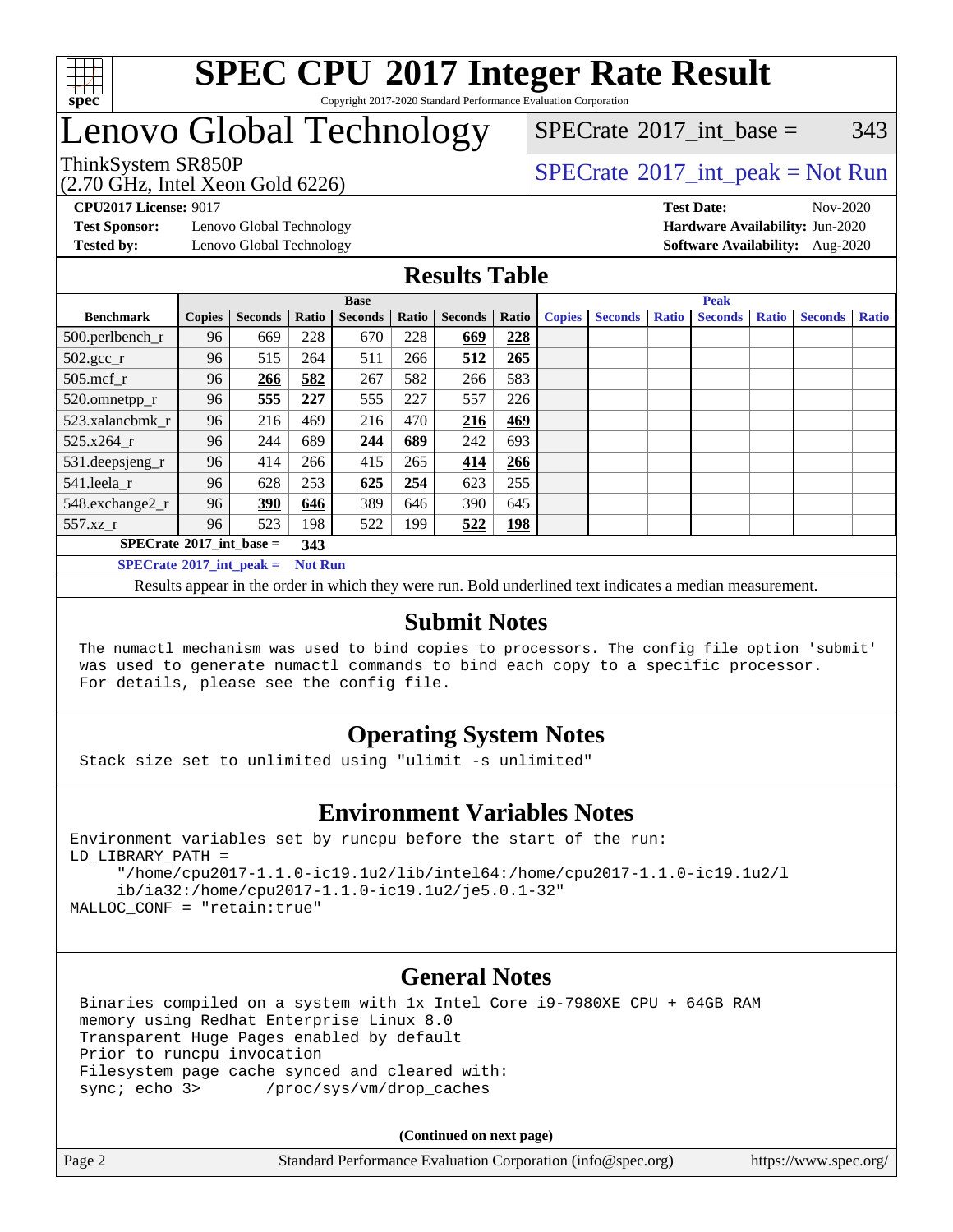

Copyright 2017-2020 Standard Performance Evaluation Corporation

Lenovo Global Technology

 $SPECTate^{\circ}2017$  int base = 343

(2.70 GHz, Intel Xeon Gold 6226)

ThinkSystem SR850P<br>  $SPECTR_{12}$  [SPECrate](http://www.spec.org/auto/cpu2017/Docs/result-fields.html#SPECrate2017intpeak)®[2017\\_int\\_peak = N](http://www.spec.org/auto/cpu2017/Docs/result-fields.html#SPECrate2017intpeak)ot Run

**[CPU2017 License:](http://www.spec.org/auto/cpu2017/Docs/result-fields.html#CPU2017License)** 9017 **[Test Date:](http://www.spec.org/auto/cpu2017/Docs/result-fields.html#TestDate)** Nov-2020

**[Test Sponsor:](http://www.spec.org/auto/cpu2017/Docs/result-fields.html#TestSponsor)** Lenovo Global Technology **[Hardware Availability:](http://www.spec.org/auto/cpu2017/Docs/result-fields.html#HardwareAvailability)** Jun-2020 **[Tested by:](http://www.spec.org/auto/cpu2017/Docs/result-fields.html#Testedby)** Lenovo Global Technology **[Software Availability:](http://www.spec.org/auto/cpu2017/Docs/result-fields.html#SoftwareAvailability)** Aug-2020

### **[General Notes \(Continued\)](http://www.spec.org/auto/cpu2017/Docs/result-fields.html#GeneralNotes)**

 runcpu command invoked through numactl i.e.: numactl --interleave=all runcpu <etc> NA: The test sponsor attests, as of date of publication, that CVE-2017-5754 (Meltdown) is mitigated in the system as tested and documented. Yes: The test sponsor attests, as of date of publication, that CVE-2017-5753 (Spectre variant 1) is mitigated in the system as tested and documented. Yes: The test sponsor attests, as of date of publication, that CVE-2017-5715 (Spectre variant 2) is mitigated in the system as tested and documented.

#### **[Platform Notes](http://www.spec.org/auto/cpu2017/Docs/result-fields.html#PlatformNotes)**

Page 3 Standard Performance Evaluation Corporation [\(info@spec.org\)](mailto:info@spec.org) <https://www.spec.org/> BIOS configuration: Choose Operating Mode set to Maximum Performance and then set it to Custom Mode MONITOR/MWAIT set to Enable CPU P-state Control set to Legacy Adjacent Cache Prefetch set to Disable DCU Streamer Prefetcher set to Disable SNC set to Enable Sysinfo program /home/cpu2017-1.1.0-ic19.1u2/bin/sysinfo Rev: r6365 of 2019-08-21 295195f888a3d7edb1e6e46a485a0011 running on localhost.localdomain Fri Nov 27 01:40:15 2020 SUT (System Under Test) info as seen by some common utilities. For more information on this section, see <https://www.spec.org/cpu2017/Docs/config.html#sysinfo> From /proc/cpuinfo model name : Intel(R) Xeon(R) Gold 6226 CPU @ 2.70GHz 4 "physical id"s (chips) 96 "processors" cores, siblings (Caution: counting these is hw and system dependent. The following excerpts from /proc/cpuinfo might not be reliable. Use with caution.) cpu cores : 12 siblings : 24 physical 0: cores 0 2 3 4 5 6 8 9 10 11 12 13 physical 1: cores 0 1 2 3 4 5 6 8 9 11 12 13 physical 2: cores 0 1 2 3 4 5 8 10 11 12 13 14 physical 3: cores 0 2 3 4 5 6 8 9 10 11 13 14 From lscpu: Architecture: x86\_64 CPU op-mode(s): 32-bit, 64-bit Byte Order: Little Endian  $CPU(s):$  96 On-line CPU(s) list: 0-95 **(Continued on next page)**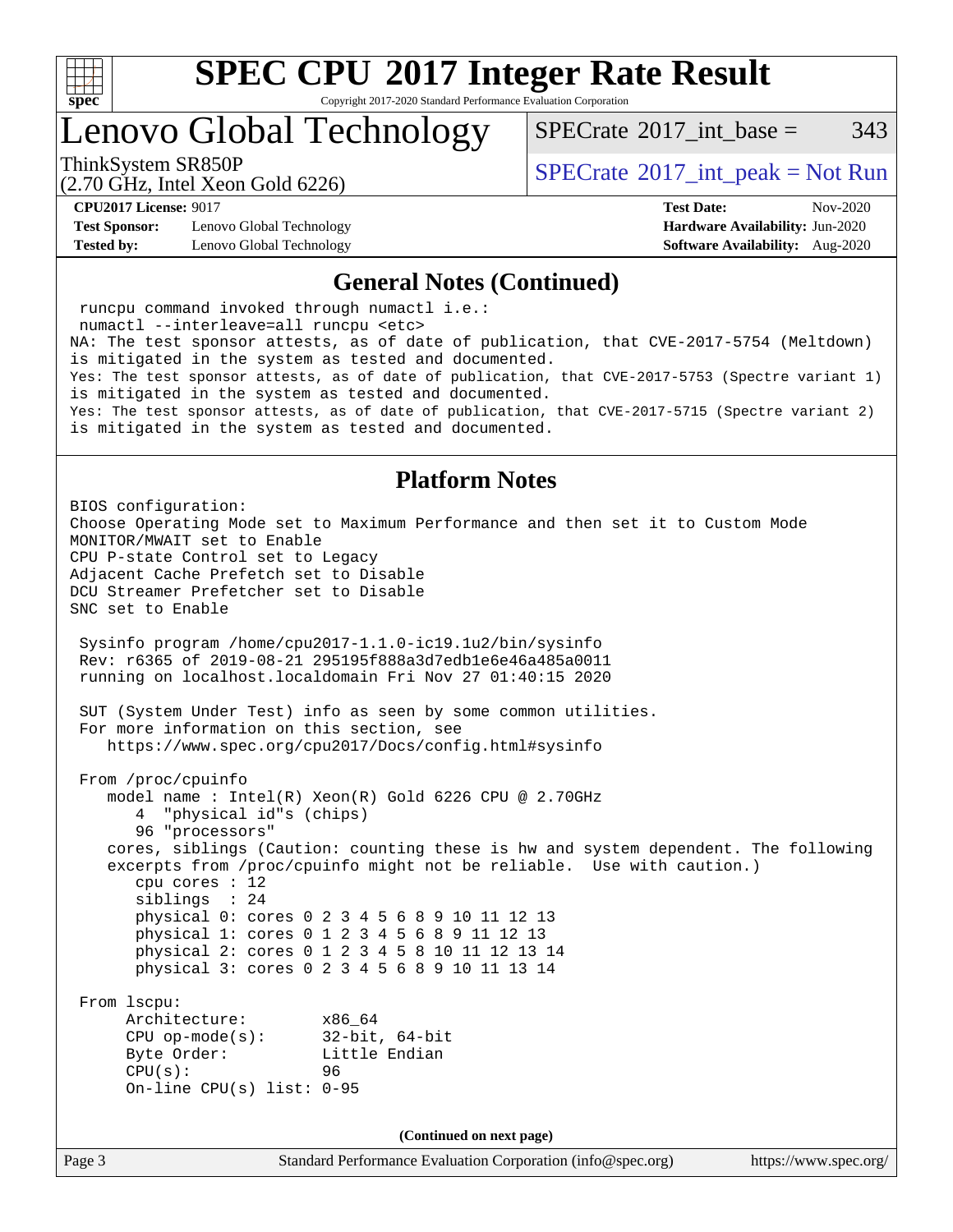

Copyright 2017-2020 Standard Performance Evaluation Corporation

### Lenovo Global Technology

 $SPECTate@2017_int\_base = 343$ 

(2.70 GHz, Intel Xeon Gold 6226)

ThinkSystem SR850P<br>  $(2.70 \text{ GHz})$  Intel Xeon Gold 6226)

**[Test Sponsor:](http://www.spec.org/auto/cpu2017/Docs/result-fields.html#TestSponsor)** Lenovo Global Technology **[Hardware Availability:](http://www.spec.org/auto/cpu2017/Docs/result-fields.html#HardwareAvailability)** Jun-2020 **[Tested by:](http://www.spec.org/auto/cpu2017/Docs/result-fields.html#Testedby)** Lenovo Global Technology **[Software Availability:](http://www.spec.org/auto/cpu2017/Docs/result-fields.html#SoftwareAvailability)** Aug-2020

**[CPU2017 License:](http://www.spec.org/auto/cpu2017/Docs/result-fields.html#CPU2017License)** 9017 **[Test Date:](http://www.spec.org/auto/cpu2017/Docs/result-fields.html#TestDate)** Nov-2020

#### **[Platform Notes \(Continued\)](http://www.spec.org/auto/cpu2017/Docs/result-fields.html#PlatformNotes)**

| Thread( $s$ ) per core:                    | 2                                                                                    |
|--------------------------------------------|--------------------------------------------------------------------------------------|
| Core(s) per socket:                        | 12                                                                                   |
| Socket(s):                                 | 4                                                                                    |
| NUMA $node(s):$                            | 8                                                                                    |
| Vendor ID:                                 | GenuineIntel                                                                         |
| CPU family:                                | 6                                                                                    |
| Model:                                     | 85                                                                                   |
| Model name:                                | $Intel(R)$ Xeon $(R)$ Gold 6226 CPU @ 2.70GHz                                        |
| Stepping:                                  | 7                                                                                    |
| CPU MHz:                                   | 2045.882                                                                             |
| $CPU$ max $MHz$ :                          | 3700.0000                                                                            |
| CPU min MHz:                               | 1200.0000                                                                            |
| BogoMIPS:                                  | 5400.00                                                                              |
| Virtualization:                            | $VT - x$                                                                             |
| L1d cache:                                 | 32K                                                                                  |
| Lli cache:                                 | 32K                                                                                  |
| $L2$ cache:                                | 1024K                                                                                |
| L3 cache:                                  | 19712K                                                                               |
| NUMA node0 CPU(s):                         | $0-2, 6-8, 48-50, 54-56$                                                             |
| NUMA nodel CPU(s):                         | $3 - 5, 9 - 11, 51 - 53, 57 - 59$                                                    |
| NUMA $node2$ $CPU(s)$ :                    | $12 - 15, 19, 20, 60 - 63, 67, 68$                                                   |
| NUMA $node3$ CPU $(s)$ :                   | $16 - 18, 21 - 23, 64 - 66, 69 - 71$                                                 |
| NUMA $node4$ $CPU(s):$                     | 24-27, 30, 31, 72-75, 78, 79                                                         |
| NUMA $node5$ $CPU(s):$                     | 28, 29, 32-35, 76, 77, 80-83                                                         |
| NUMA node6 $CPU(s):$                       | $36 - 38, 42 - 44, 84 - 86, 90 - 92$                                                 |
| NUMA $node7$ CPU $(s)$ :                   | 39-41, 45-47, 87-89, 93-95                                                           |
| Flaqs:                                     | fpu vme de pse tsc msr pae mce cx8 apic sep mtrr pge mca cmov                        |
|                                            | pat pse36 clflush dts acpi mmx fxsr sse sse2 ss ht tm pbe syscall nx pdpe1gb rdtscp  |
|                                            | lm constant_tsc art arch_perfmon pebs bts rep_good nopl xtopology nonstop_tsc cpuid  |
|                                            | aperfmperf pni pclmulqdq dtes64 monitor ds_cpl vmx smx est tm2 ssse3 sdbg fma cx16   |
|                                            | xtpr pdcm pcid dca sse4_1 sse4_2 x2apic movbe popcnt tsc_deadline_timer aes xsave    |
|                                            | avx f16c rdrand lahf_lm abm 3dnowprefetch cpuid_fault epb cat_13 cdp_13              |
|                                            | invpcid_single intel_ppin ssbd mba ibrs ibpb stibp ibrs_enhanced tpr_shadow vnmi     |
|                                            | flexpriority ept vpid fsgsbase tsc_adjust bmil hle avx2 smep bmi2 erms invpcid rtm   |
|                                            | cqm mpx rdt_a avx512f avx512dq rdseed adx smap clflushopt clwb intel_pt avx512cd     |
|                                            | avx512bw avx512vl xsaveopt xsavec xgetbvl xsaves cqm_llc cqm_occup_llc cqm_mbm_total |
|                                            | cqm_mbm_local dtherm ida arat pln pts pku ospke avx512_vnni flush_lld                |
| arch_capabilities                          |                                                                                      |
|                                            |                                                                                      |
| /proc/cpuinfo cache data                   |                                                                                      |
| cache size : 19712 KB                      |                                                                                      |
|                                            |                                                                                      |
|                                            | From numactl --hardware WARNING: a numactl 'node' might or might not correspond to a |
| physical chip.                             |                                                                                      |
| $available: 8 nodes (0-7)$                 |                                                                                      |
| node 0 cpus: 0 1 2 6 7 8 48 49 50 54 55 56 |                                                                                      |
| node 0 size: 193150 MB                     |                                                                                      |
|                                            |                                                                                      |
|                                            | (Continued on next page)                                                             |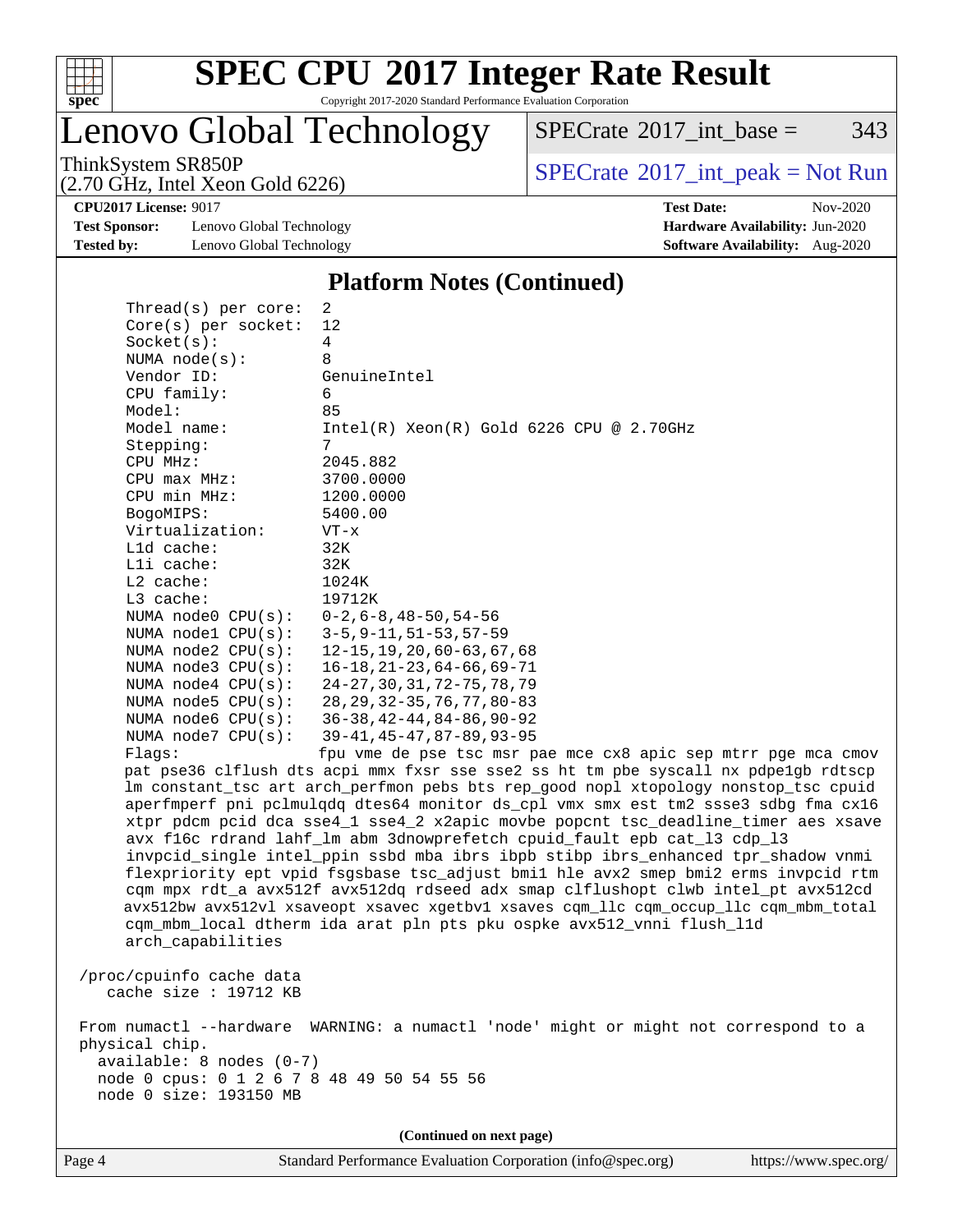

Copyright 2017-2020 Standard Performance Evaluation Corporation

### Lenovo Global Technology

 $SPECTate$ <sup>®</sup>[2017\\_int\\_base =](http://www.spec.org/auto/cpu2017/Docs/result-fields.html#SPECrate2017intbase) 343

(2.70 GHz, Intel Xeon Gold 6226)

ThinkSystem SR850P<br>  $(2.70 \text{ GHz})$  Intel Xeon Gold 6226)

**[Test Sponsor:](http://www.spec.org/auto/cpu2017/Docs/result-fields.html#TestSponsor)** Lenovo Global Technology **[Hardware Availability:](http://www.spec.org/auto/cpu2017/Docs/result-fields.html#HardwareAvailability)** Jun-2020 **[Tested by:](http://www.spec.org/auto/cpu2017/Docs/result-fields.html#Testedby)** Lenovo Global Technology **[Software Availability:](http://www.spec.org/auto/cpu2017/Docs/result-fields.html#SoftwareAvailability)** Aug-2020

**[CPU2017 License:](http://www.spec.org/auto/cpu2017/Docs/result-fields.html#CPU2017License)** 9017 **[Test Date:](http://www.spec.org/auto/cpu2017/Docs/result-fields.html#TestDate)** Nov-2020

#### **[Platform Notes \(Continued\)](http://www.spec.org/auto/cpu2017/Docs/result-fields.html#PlatformNotes)**

| node 1 cpus: 3 4 5 9 10 11 51 52 53 57 58 59                                                                                                |  |
|---------------------------------------------------------------------------------------------------------------------------------------------|--|
| node 1 size: 193533 MB                                                                                                                      |  |
| node 1 free: 192494 MB                                                                                                                      |  |
| node 2 cpus: 12 13 14 15 19 20 60 61 62 63 67 68                                                                                            |  |
| node 2 size: 193533 MB                                                                                                                      |  |
| node 2 free: 193373 MB                                                                                                                      |  |
| node 3 cpus: 16 17 18 21 22 23 64 65 66 69 70 71                                                                                            |  |
| node 3 size: 193533 MB                                                                                                                      |  |
| node 3 free: 193352 MB                                                                                                                      |  |
| node 4 cpus: 24 25 26 27 30 31 72 73 74 75 78 79                                                                                            |  |
| node 4 size: 193508 MB                                                                                                                      |  |
| node 4 free: 193334 MB                                                                                                                      |  |
| node 5 cpus: 28 29 32 33 34 35 76 77 80 81 82 83                                                                                            |  |
| node 5 size: 193533 MB                                                                                                                      |  |
| node 5 free: 193330 MB                                                                                                                      |  |
| node 6 cpus: 36 37 38 42 43 44 84 85 86 90 91 92                                                                                            |  |
| node 6 size: 193533 MB                                                                                                                      |  |
| node 6 free: 193344 MB                                                                                                                      |  |
| node 7 cpus: 39 40 41 45 46 47 87 88 89 93 94 95                                                                                            |  |
| node 7 size: 193532 MB                                                                                                                      |  |
| node 7 free: 193354 MB                                                                                                                      |  |
| node distances:                                                                                                                             |  |
| node 0 1 2<br>$3 \t 4$<br>5 6<br>7                                                                                                          |  |
| 21<br>21<br>21<br>21<br>0 :<br>10<br>11<br>21<br>21                                                                                         |  |
| 1:<br>11<br>10 <sup>1</sup><br>21<br>21<br>21<br>21<br>21<br>21                                                                             |  |
| 2:<br>21<br>21<br>21<br>21<br>21<br>10<br>11<br>21                                                                                          |  |
| 3:<br>21<br>21<br>11<br>21<br>21<br>21<br>21<br>10                                                                                          |  |
| 4:<br>21<br>21<br>21<br>21<br>10<br>11<br>21<br>- 21                                                                                        |  |
| 5:<br>21<br>21<br>21<br>21<br>21<br>21 11<br>10 <sup>1</sup>                                                                                |  |
| 21<br>21<br>21<br>6:<br>21<br>21<br>21<br>10 <sup>°</sup><br>- 11                                                                           |  |
| 21<br>21<br>21<br>7:<br>21<br>21<br>21<br>11<br>10                                                                                          |  |
| From /proc/meminfo<br>MemTotal:<br>1585007748 kB<br>HugePages_Total:<br>0<br>Hugepagesize:<br>2048 kB<br>From /etc/*release* /etc/*version* |  |
| os-release:                                                                                                                                 |  |
| NAME="Red Hat Enterprise Linux"<br>VERSION="8.0 (Ootpa)"                                                                                    |  |
| $ID="rhe1"$                                                                                                                                 |  |
| ID_LIKE="fedora"                                                                                                                            |  |
| VERSION_ID="8.0"                                                                                                                            |  |
| PLATFORM_ID="platform:el8"                                                                                                                  |  |
| PRETTY_NAME="Red Hat Enterprise Linux 8.0 (Ootpa)"                                                                                          |  |
|                                                                                                                                             |  |
| (Continued on next page)                                                                                                                    |  |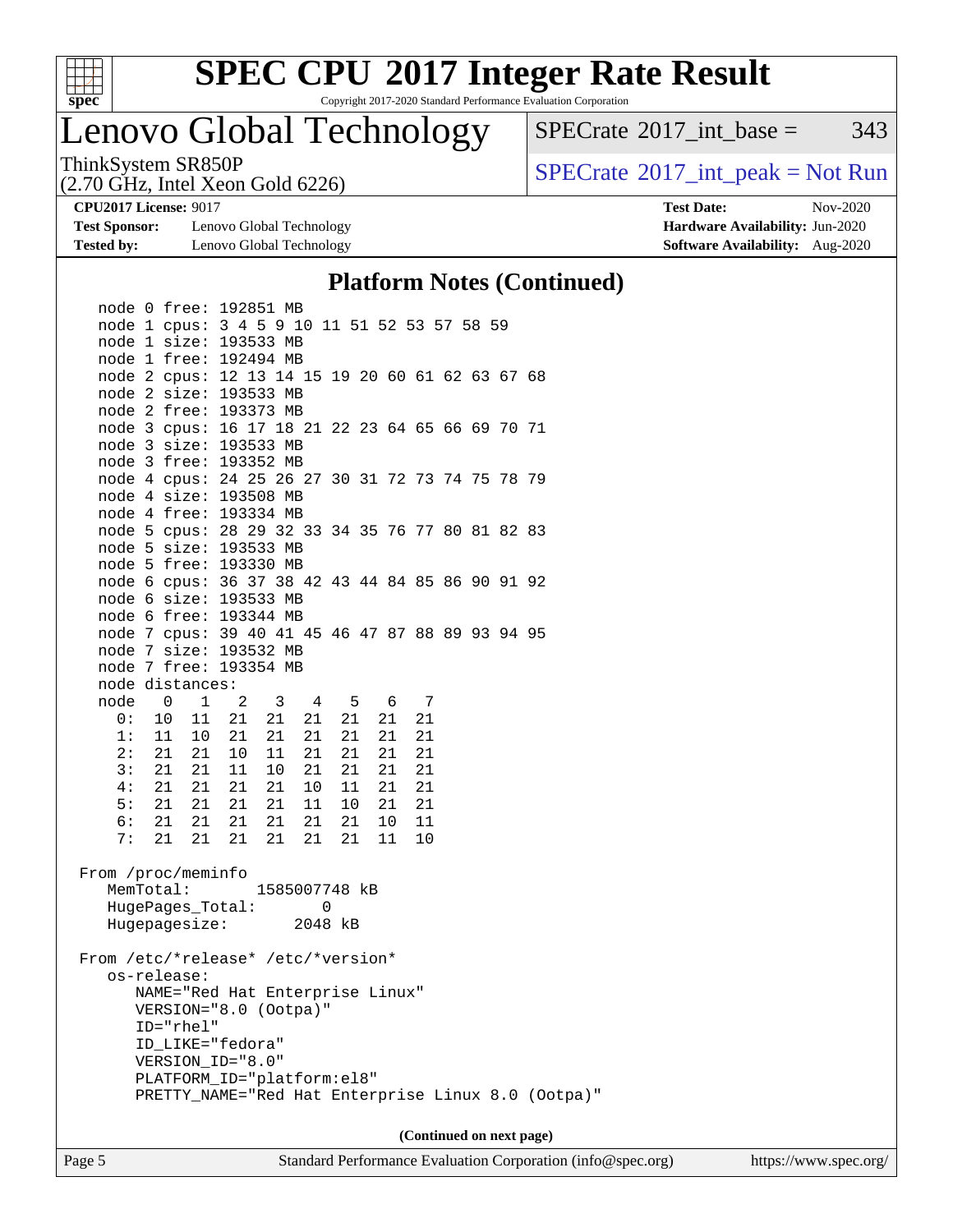

Copyright 2017-2020 Standard Performance Evaluation Corporation

Lenovo Global Technology

 $SPECTate@2017$  int base = 343

(2.70 GHz, Intel Xeon Gold 6226)

 $SPECTate$ <sup>®</sup>[2017\\_int\\_peak = N](http://www.spec.org/auto/cpu2017/Docs/result-fields.html#SPECrate2017intpeak)ot Run

**[CPU2017 License:](http://www.spec.org/auto/cpu2017/Docs/result-fields.html#CPU2017License)** 9017 **[Test Date:](http://www.spec.org/auto/cpu2017/Docs/result-fields.html#TestDate)** Nov-2020

**[Test Sponsor:](http://www.spec.org/auto/cpu2017/Docs/result-fields.html#TestSponsor)** Lenovo Global Technology **[Hardware Availability:](http://www.spec.org/auto/cpu2017/Docs/result-fields.html#HardwareAvailability)** Jun-2020 **[Tested by:](http://www.spec.org/auto/cpu2017/Docs/result-fields.html#Testedby)** Lenovo Global Technology **[Software Availability:](http://www.spec.org/auto/cpu2017/Docs/result-fields.html#SoftwareAvailability)** Aug-2020

#### **[Platform Notes \(Continued\)](http://www.spec.org/auto/cpu2017/Docs/result-fields.html#PlatformNotes)**

Page 6 Standard Performance Evaluation Corporation [\(info@spec.org\)](mailto:info@spec.org) <https://www.spec.org/> ANSI\_COLOR="0;31" redhat-release: Red Hat Enterprise Linux release 8.0 (Ootpa) system-release: Red Hat Enterprise Linux release 8.0 (Ootpa) system-release-cpe: cpe:/o:redhat:enterprise\_linux:8.0:ga uname -a: Linux localhost.localdomain 4.18.0-80.el8.x86\_64 #1 SMP Wed Mar 13 12:02:46 UTC 2019 x86\_64 x86\_64 x86\_64 GNU/Linux Kernel self-reported vulnerability status: CVE-2018-3620 (L1 Terminal Fault): Not affected Microarchitectural Data Sampling: No status reported CVE-2017-5754 (Meltdown): Not affected CVE-2018-3639 (Speculative Store Bypass): Mitigation: Speculative Store Bypass disabled via prctl and seccomp CVE-2017-5753 (Spectre variant 1): Mitigation: \_\_user pointer sanitization CVE-2017-5715 (Spectre variant 2): Mitigation: Enhanced IBRS, IBPB: conditional, RSB filling run-level 3 Nov 27 01:37 SPEC is set to: /home/cpu2017-1.1.0-ic19.1u2 Filesystem Type Size Used Avail Use% Mounted on /dev/sda4 xfs 839G 65G 774G 8% /home From /sys/devices/virtual/dmi/id BIOS: Lenovo -[TEE156L-2.61]- 05/20/2020 Vendor: Lenovo Product: ThinkSystem SR850P -[7D2HCTO1WW]- Product Family: ThinkSystem Serial: 1234567890 Additional information from dmidecode follows. WARNING: Use caution when you interpret this section. The 'dmidecode' program reads system data which is "intended to allow hardware to be accurately determined", but the intent may not be met, as there are frequent changes to hardware, firmware, and the "DMTF SMBIOS" standard. Memory: 48x Samsung M393A4K40CB2-CVF 32 GB 2 rank 2933 (End of data from sysinfo program) **[Compiler Version Notes](http://www.spec.org/auto/cpu2017/Docs/result-fields.html#CompilerVersionNotes)** ============================================================================== C | 500.perlbench r(base) 502.gcc r(base) 505.mcf r(base) **(Continued on next page)**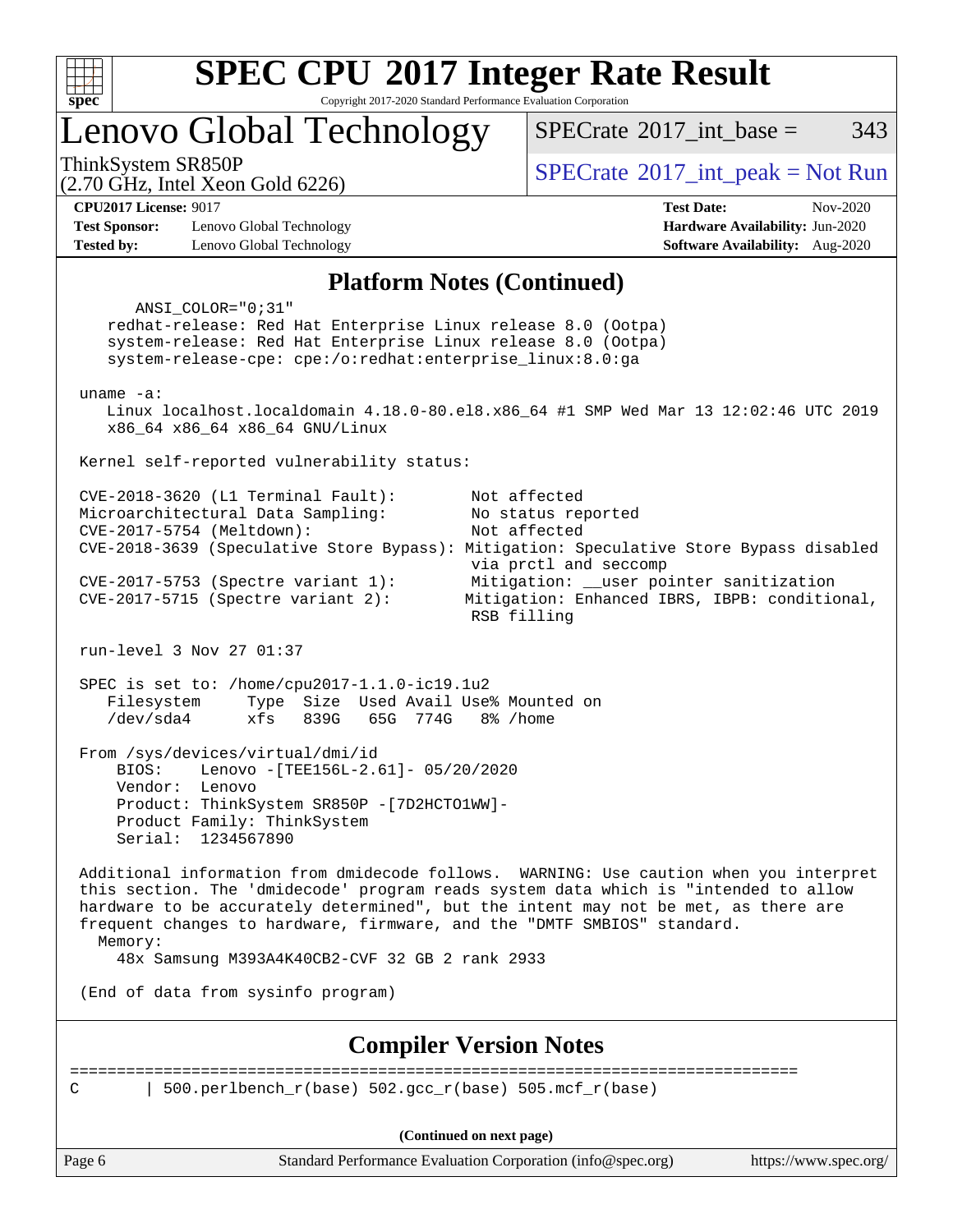

Copyright 2017-2020 Standard Performance Evaluation Corporation

Lenovo Global Technology

 $SPECTate$ <sup>®</sup>[2017\\_int\\_base =](http://www.spec.org/auto/cpu2017/Docs/result-fields.html#SPECrate2017intbase) 343

(2.70 GHz, Intel Xeon Gold 6226)

ThinkSystem SR850P<br>  $(2.70 \text{ GHz}_{\text{1.1}})$  [SPECrate](http://www.spec.org/auto/cpu2017/Docs/result-fields.html#SPECrate2017intpeak)®[2017\\_int\\_peak = N](http://www.spec.org/auto/cpu2017/Docs/result-fields.html#SPECrate2017intpeak)ot Run

**[Test Sponsor:](http://www.spec.org/auto/cpu2017/Docs/result-fields.html#TestSponsor)** Lenovo Global Technology **[Hardware Availability:](http://www.spec.org/auto/cpu2017/Docs/result-fields.html#HardwareAvailability)** Jun-2020 **[Tested by:](http://www.spec.org/auto/cpu2017/Docs/result-fields.html#Testedby)** Lenovo Global Technology **[Software Availability:](http://www.spec.org/auto/cpu2017/Docs/result-fields.html#SoftwareAvailability)** Aug-2020

**[CPU2017 License:](http://www.spec.org/auto/cpu2017/Docs/result-fields.html#CPU2017License)** 9017 **[Test Date:](http://www.spec.org/auto/cpu2017/Docs/result-fields.html#TestDate)** Nov-2020

#### **[Compiler Version Notes \(Continued\)](http://www.spec.org/auto/cpu2017/Docs/result-fields.html#CompilerVersionNotes)**

 $|$  525  $x264$   $x/b$ 200) 557 $x$ z

| I BAD. AZU HILDASE I DUNIT POSA.CAC                                                                                   |  |  |  |  |
|-----------------------------------------------------------------------------------------------------------------------|--|--|--|--|
| Intel(R) C Compiler for applications running on Intel(R) $64$ , Version<br>19.1.2.275 Build 20200604                  |  |  |  |  |
| Copyright (C) 1985-2020 Intel Corporation. All rights reserved.                                                       |  |  |  |  |
|                                                                                                                       |  |  |  |  |
|                                                                                                                       |  |  |  |  |
| 520.omnetpp $r(base)$ 523.xalancbmk $r(base)$ 531.deepsjeng $r(base)$<br>$C++$<br>$541.$ leela r(base)                |  |  |  |  |
|                                                                                                                       |  |  |  |  |
| Intel(R) $C++$ Compiler for applications running on Intel(R) 64, Version                                              |  |  |  |  |
| 19.1.2.275 Build 20200604                                                                                             |  |  |  |  |
| Copyright (C) 1985-2020 Intel Corporation. All rights reserved.                                                       |  |  |  |  |
|                                                                                                                       |  |  |  |  |
|                                                                                                                       |  |  |  |  |
| Fortran   548.exchange2 $r(base)$                                                                                     |  |  |  |  |
|                                                                                                                       |  |  |  |  |
| Intel(R) Fortran Intel(R) 64 Compiler for applications running on $Intel(R)$<br>64, Version 19.1.2.275 Build 20200623 |  |  |  |  |
| Copyright (C) 1985-2020 Intel Corporation. All rights reserved.                                                       |  |  |  |  |
|                                                                                                                       |  |  |  |  |

### **[Base Compiler Invocation](http://www.spec.org/auto/cpu2017/Docs/result-fields.html#BaseCompilerInvocation)**

[C benchmarks](http://www.spec.org/auto/cpu2017/Docs/result-fields.html#Cbenchmarks): [icc](http://www.spec.org/cpu2017/results/res2020q4/cpu2017-20201207-24517.flags.html#user_CCbase_intel_icc_66fc1ee009f7361af1fbd72ca7dcefbb700085f36577c54f309893dd4ec40d12360134090235512931783d35fd58c0460139e722d5067c5574d8eaf2b3e37e92)

[C++ benchmarks:](http://www.spec.org/auto/cpu2017/Docs/result-fields.html#CXXbenchmarks) [icpc](http://www.spec.org/cpu2017/results/res2020q4/cpu2017-20201207-24517.flags.html#user_CXXbase_intel_icpc_c510b6838c7f56d33e37e94d029a35b4a7bccf4766a728ee175e80a419847e808290a9b78be685c44ab727ea267ec2f070ec5dc83b407c0218cded6866a35d07)

[Fortran benchmarks](http://www.spec.org/auto/cpu2017/Docs/result-fields.html#Fortranbenchmarks): [ifort](http://www.spec.org/cpu2017/results/res2020q4/cpu2017-20201207-24517.flags.html#user_FCbase_intel_ifort_8111460550e3ca792625aed983ce982f94888b8b503583aa7ba2b8303487b4d8a21a13e7191a45c5fd58ff318f48f9492884d4413fa793fd88dd292cad7027ca)

### **[Base Portability Flags](http://www.spec.org/auto/cpu2017/Docs/result-fields.html#BasePortabilityFlags)**

 500.perlbench\_r: [-DSPEC\\_LP64](http://www.spec.org/cpu2017/results/res2020q4/cpu2017-20201207-24517.flags.html#b500.perlbench_r_basePORTABILITY_DSPEC_LP64) [-DSPEC\\_LINUX\\_X64](http://www.spec.org/cpu2017/results/res2020q4/cpu2017-20201207-24517.flags.html#b500.perlbench_r_baseCPORTABILITY_DSPEC_LINUX_X64) 502.gcc\_r: [-DSPEC\\_LP64](http://www.spec.org/cpu2017/results/res2020q4/cpu2017-20201207-24517.flags.html#suite_basePORTABILITY502_gcc_r_DSPEC_LP64) 505.mcf\_r: [-DSPEC\\_LP64](http://www.spec.org/cpu2017/results/res2020q4/cpu2017-20201207-24517.flags.html#suite_basePORTABILITY505_mcf_r_DSPEC_LP64) 520.omnetpp\_r: [-DSPEC\\_LP64](http://www.spec.org/cpu2017/results/res2020q4/cpu2017-20201207-24517.flags.html#suite_basePORTABILITY520_omnetpp_r_DSPEC_LP64) 523.xalancbmk\_r: [-DSPEC\\_LP64](http://www.spec.org/cpu2017/results/res2020q4/cpu2017-20201207-24517.flags.html#suite_basePORTABILITY523_xalancbmk_r_DSPEC_LP64) [-DSPEC\\_LINUX](http://www.spec.org/cpu2017/results/res2020q4/cpu2017-20201207-24517.flags.html#b523.xalancbmk_r_baseCXXPORTABILITY_DSPEC_LINUX) 525.x264\_r: [-DSPEC\\_LP64](http://www.spec.org/cpu2017/results/res2020q4/cpu2017-20201207-24517.flags.html#suite_basePORTABILITY525_x264_r_DSPEC_LP64)

**(Continued on next page)**

Page 7 Standard Performance Evaluation Corporation [\(info@spec.org\)](mailto:info@spec.org) <https://www.spec.org/>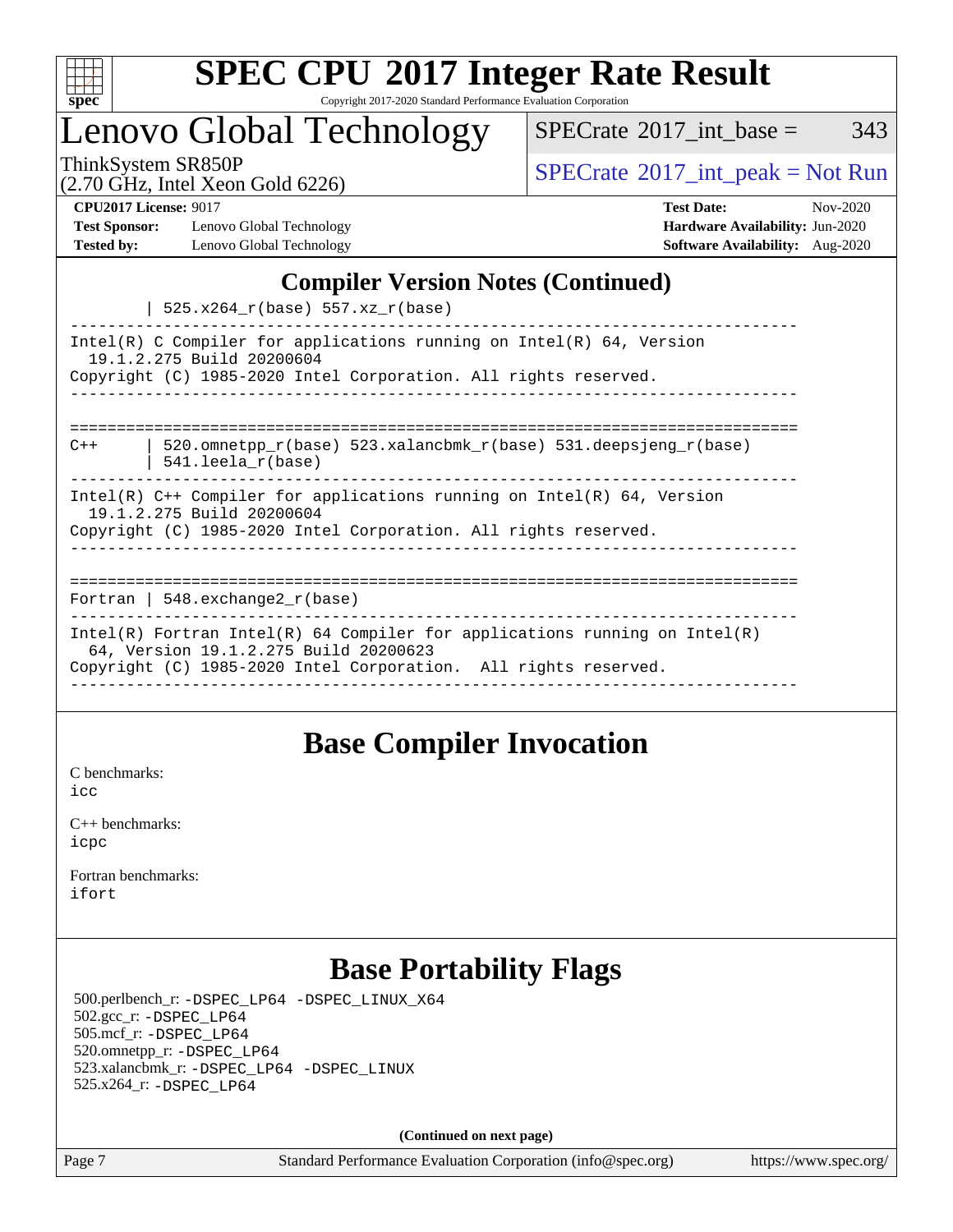

Copyright 2017-2020 Standard Performance Evaluation Corporation

### Lenovo Global Technology

 $SPECTate^{\circ}2017\_int\_base = 343$ 

(2.70 GHz, Intel Xeon Gold 6226)

ThinkSystem SR850P<br>  $SPECTI<sub>2</sub>100017$  int\_peak = Not Run

**[Test Sponsor:](http://www.spec.org/auto/cpu2017/Docs/result-fields.html#TestSponsor)** Lenovo Global Technology **[Hardware Availability:](http://www.spec.org/auto/cpu2017/Docs/result-fields.html#HardwareAvailability)** Jun-2020 **[Tested by:](http://www.spec.org/auto/cpu2017/Docs/result-fields.html#Testedby)** Lenovo Global Technology **[Software Availability:](http://www.spec.org/auto/cpu2017/Docs/result-fields.html#SoftwareAvailability)** Aug-2020

**[CPU2017 License:](http://www.spec.org/auto/cpu2017/Docs/result-fields.html#CPU2017License)** 9017 **[Test Date:](http://www.spec.org/auto/cpu2017/Docs/result-fields.html#TestDate)** Nov-2020

### **[Base Portability Flags \(Continued\)](http://www.spec.org/auto/cpu2017/Docs/result-fields.html#BasePortabilityFlags)**

 531.deepsjeng\_r: [-DSPEC\\_LP64](http://www.spec.org/cpu2017/results/res2020q4/cpu2017-20201207-24517.flags.html#suite_basePORTABILITY531_deepsjeng_r_DSPEC_LP64) 541.leela\_r: [-DSPEC\\_LP64](http://www.spec.org/cpu2017/results/res2020q4/cpu2017-20201207-24517.flags.html#suite_basePORTABILITY541_leela_r_DSPEC_LP64) 548.exchange2\_r: [-DSPEC\\_LP64](http://www.spec.org/cpu2017/results/res2020q4/cpu2017-20201207-24517.flags.html#suite_basePORTABILITY548_exchange2_r_DSPEC_LP64) 557.xz\_r: [-DSPEC\\_LP64](http://www.spec.org/cpu2017/results/res2020q4/cpu2017-20201207-24517.flags.html#suite_basePORTABILITY557_xz_r_DSPEC_LP64)

### **[Base Optimization Flags](http://www.spec.org/auto/cpu2017/Docs/result-fields.html#BaseOptimizationFlags)**

[C benchmarks](http://www.spec.org/auto/cpu2017/Docs/result-fields.html#Cbenchmarks):

```
-m64 -qnextgen -std=c11
-Wl,-plugin-opt=-x86-branches-within-32B-boundaries -Wl,-z,muldefs
-xCORE-AVX512 -O3 -ffast-math -flto -mfpmath=sse -funroll-loops
-qopt-mem-layout-trans=4
-L/usr/local/IntelCompiler19/compilers_and_libraries_2020.3.275/linux/compiler/lib/intel64_lin
-lqkmalloc
```
#### [C++ benchmarks](http://www.spec.org/auto/cpu2017/Docs/result-fields.html#CXXbenchmarks):

```
-m64 -qnextgen -Wl,-plugin-opt=-x86-branches-within-32B-boundaries
-Wl,-z,muldefs -xCORE-AVX512 -O3 -ffast-math -flto -mfpmath=sse
-funroll-loops -qopt-mem-layout-trans=4
-L/usr/local/IntelCompiler19/compilers_and_libraries_2020.3.275/linux/compiler/lib/intel64_lin
-lqkmalloc
```
#### [Fortran benchmarks:](http://www.spec.org/auto/cpu2017/Docs/result-fields.html#Fortranbenchmarks)

```
-m64 -Wl,-plugin-opt=-x86-branches-within-32B-boundaries -Wl,-z,muldefs
-xCORE-AVX512 -O3 -ipo -no-prec-div -qopt-mem-layout-trans=4
-nostandard-realloc-lhs -align array32byte -auto
-mbranches-within-32B-boundaries
-L/usr/local/IntelCompiler19/compilers_and_libraries_2020.3.275/linux/compiler/lib/intel64_lin
-lqkmalloc
```
[The flags files that were used to format this result can be browsed at](tmsearch)

[http://www.spec.org/cpu2017/flags/Intel-ic19.1u1-official-linux64\\_revA.html](http://www.spec.org/cpu2017/flags/Intel-ic19.1u1-official-linux64_revA.html) <http://www.spec.org/cpu2017/flags/Lenovo-Platform-SPECcpu2017-Flags-V1.2-CLX-I.html>

[You can also download the XML flags sources by saving the following links:](tmsearch) [http://www.spec.org/cpu2017/flags/Intel-ic19.1u1-official-linux64\\_revA.xml](http://www.spec.org/cpu2017/flags/Intel-ic19.1u1-official-linux64_revA.xml) <http://www.spec.org/cpu2017/flags/Lenovo-Platform-SPECcpu2017-Flags-V1.2-CLX-I.xml>